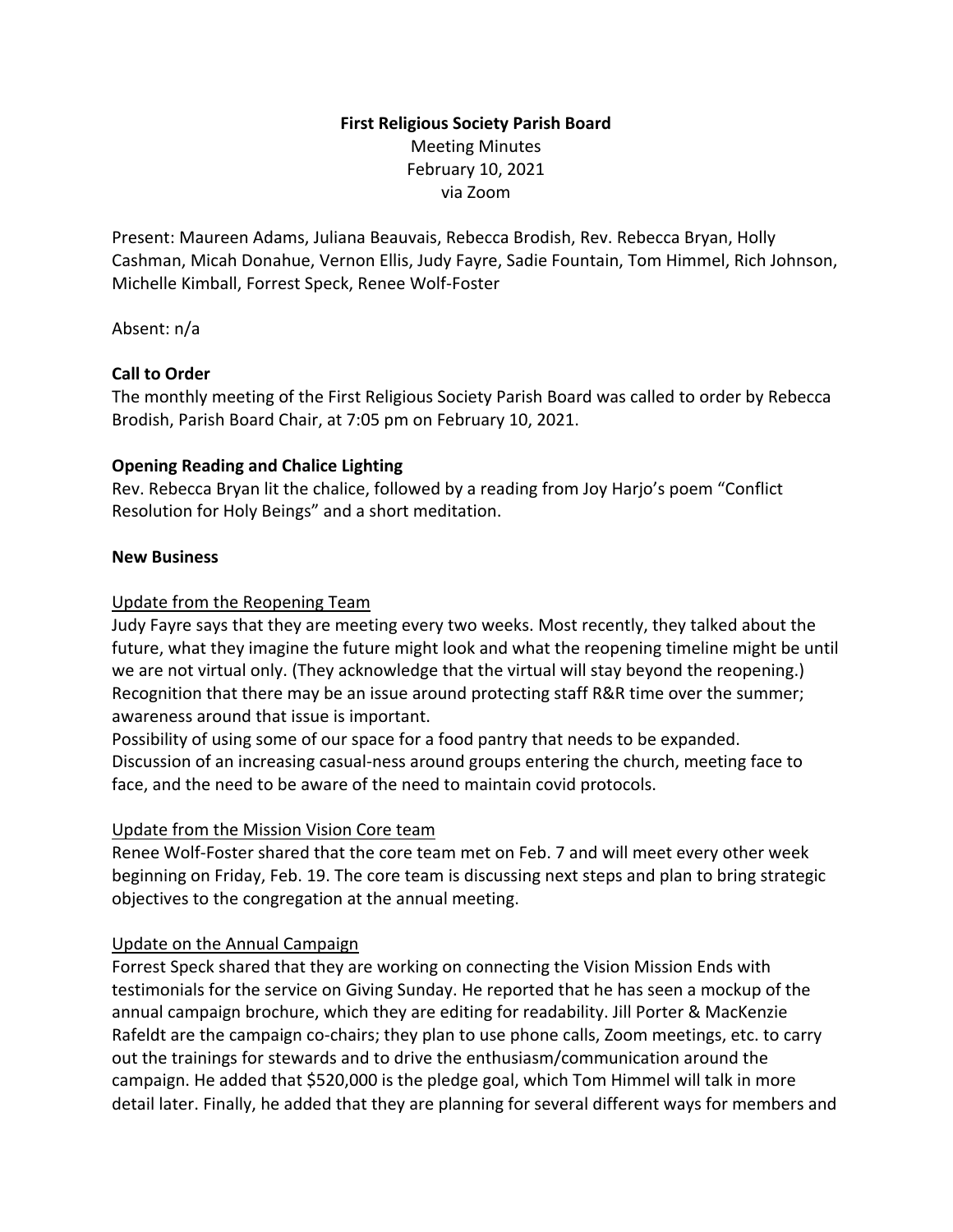supporters to make pledges, including people being able to drop their cards off in person outside the church, which would need to be carefully controlled for social distancing. Rebecca Brodish encouraged all the members of the Board to be stewards.

## Update from the FRS Anti-Racism Group

Vern Ellis shared that the core group meets once a month and the three other groups (among, within, beyond) are meeting every other week. A plan will be going up on the website for the congregation to read. Vern added that the anti-racism core group will be running the service on March 14 and that one person each from within, among & beyond will speak. There will also be participation from youth and the blessing a multiracial Little Free Library.

## Update on the Nock Middle School Conversation

Rev. Rebecca wanted to make sure that the Board was aware of the on-going conversation in the community (including in the local newspaper) about a racist incident at a local graduation ceremony in the 1940s involving person after whom the Nock Middle School is now named. The issue, which has been taken up by the school board, arose during the conversation after the FRS service in honor of Martin Luther King Jr. at which Frank Cousins Jr. gave the sermon. FRS is not directly involved except for in being the place where the conversation started, but there might be a public hearing about it and as Board members we should be aware.

## Update on Staffing

Rev. Rebecca shared that there is a person for the multimedia specialist contract position to whom they have offered the position. He is working at another church (in Danvers). He just graduated and has lots of experience. Rev. Rebecca was not comfortable sharing his name at this point because he hasn't accepted the position yet.

The DFO position yielded 15 applicants, but they did not identify a candidate and are starting over. They have refined the position, particularly with regards to the new relationship that would exist between this DFO position and a minister who is both the spiritual leader and the CEO. The committee members were disappointed by the lack of diversity in the applicant pool. They are asking that we once again try reaching out to anyone that we know who might be interested and qualified. Tom Himmel has agreed to continue in the interim position. Tom added that the 0.8 position was brought up by a couple of the candidates. It was asked whether it might be important to point out to candidates that the \$60,000 was the 0.80 FTE not the 100%.

Rev. Rebecca was asked about the ministerial intern she met with who was considering an internship as FRS. She decided to go to Haverhill rather than come FRS, in part because she wanted experience in an urban congregation.

## Update on Swasey Orphan Fund Recommendations

Rebecca Brodish brought everyone's attention to the details in the Board meeting packed about the 5 proposals from the SOF team that we have not yet considered and discussed.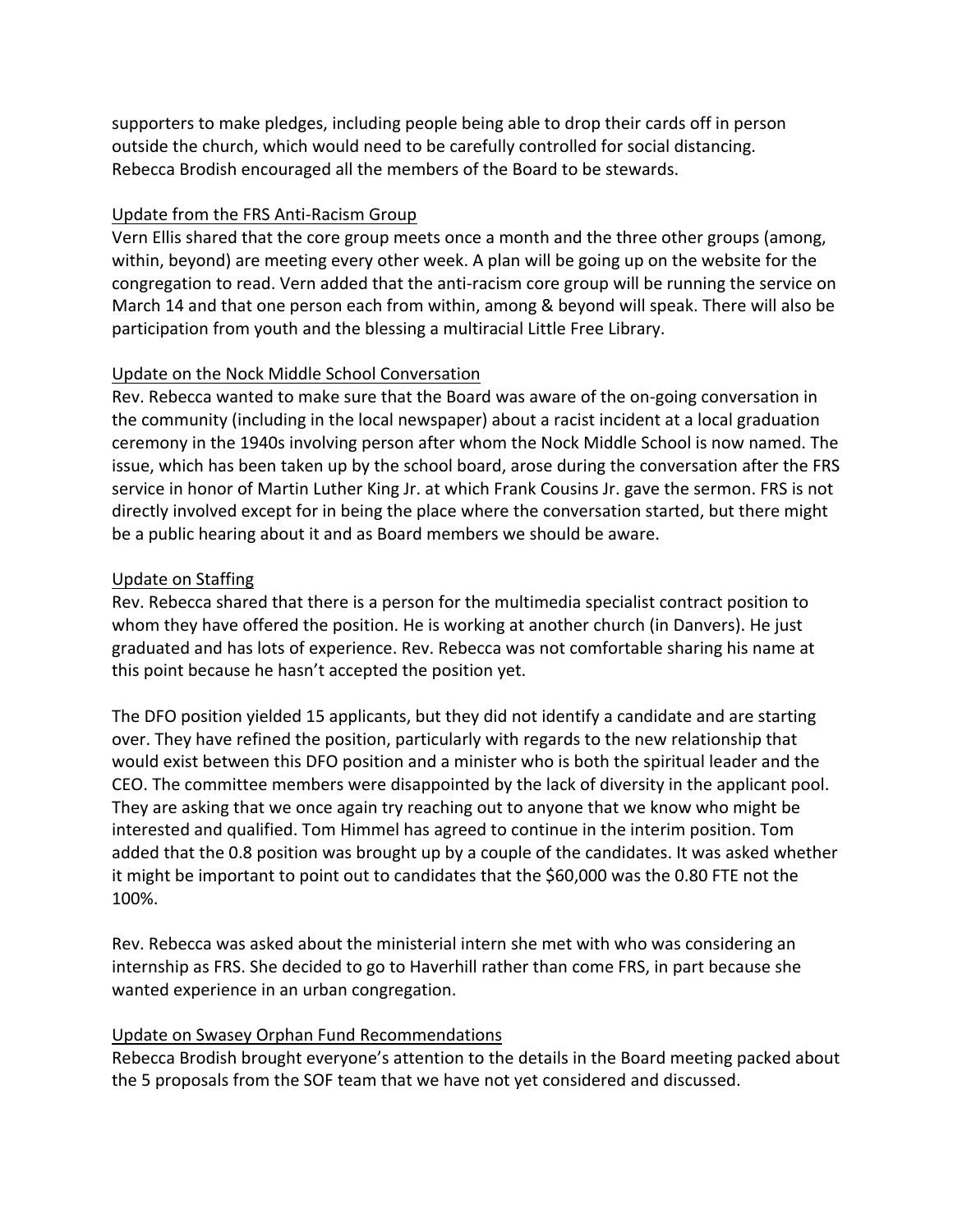The following motion was made by Judy Fayre and seconded by Rich Johnson

- **Motion**: "I move that the Board endorse recommendations 3-7 in the Swasey Orphans Fund Team Recommendations, dated January 7, 20221."
- **Vote:** The motion passed unanimously

# **Open Issues/Strategic Thinking**

# Preliminary Budget & Campaign Goal

Tom Himmel shared his screen with the upcoming year budget. The small amount of spending increases are primarily owing to the salary. Salary is up and benefits is decreased because of health insurance and retirement plan contributions. (We have some newer employees who aren't eligible yet.) The main increase in the budget is due to losses in income as a result of covid (e.g. fundraising is projected to be significantly down, rentals as well) and the cell tower lease. There will be some income from the PPE loan, a portion of which was used during the current budget year with the remainder PPE money being able to be applied to the next budget year.

Tom shared that to bring the whole budget into balance, the annual campaign goal will need to be just over \$520,000, which is an almost 16% increase from last year or about \$70,000 more than last year. Rev. Rebecca shared her screen with the draft of the annual campaign brochure. Juliana Beauvais pointed out that the new goal is \$15/month per member to reach the additional \$70,000 (based on 400 members).

Tom invited questions and stated that they are looking for the Board to endorse the budget and the campaign goal. There was a brief discussion of strategies for balancing the budget if the annual campaign goal is not met including the possibility of reducing the percentage from the plate collection that goes to a community organization and the restrictions and concerns around use of the endowment. The other option would be to look at the HR subcommittee's salary recommendations because the Board opted for the highest aspirational budget proposed by HR subcommittee after not being able to do a cost of living increase last year.

The following motion was made by Maureen Adams and seconded by Rich Johnson:

- **Motion**: "I move that the Board vote to endorse the preliminary budget and campaign goal for 2021-2022 presented by the Finance Committee."
- **Vote:** The motion passed unanimously

## Strategic Staffing Conversation

Rev. Rebecca shared with the members of the board that Kristen Miller has offered her resignation. She will not be returning after her leave of absence ends. She did everything she